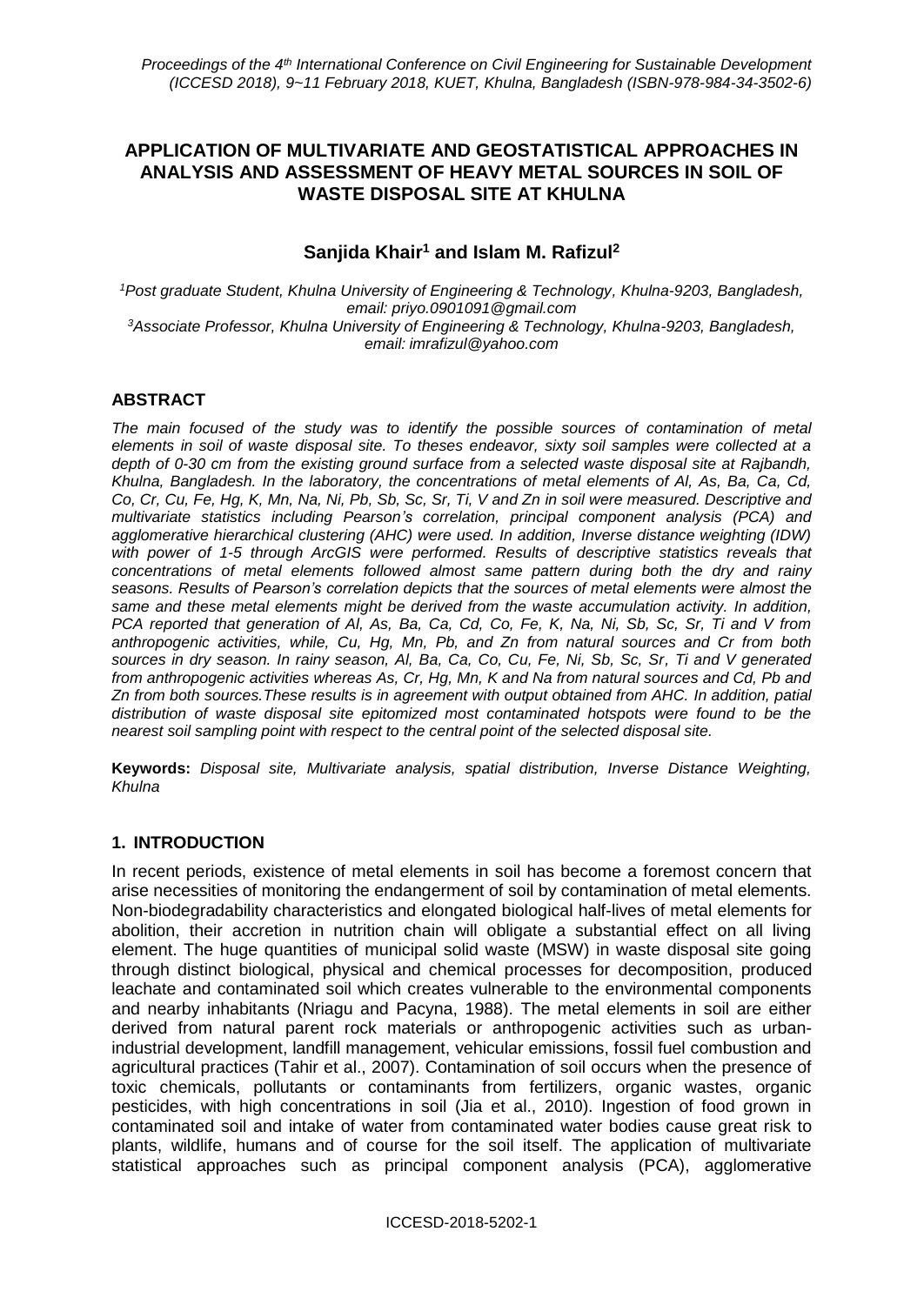hierarchical clustering (AHC) permit a better technique for classification, modeling and interpretation of soil monitoring data (Stanimirova et al., 2006). In addition, spatial distribution is essential for assessing the effect of metal elements in soil and to delineate contamination zones using geographic information system (GIS) techniques (Omran and Razek, 2012).

Khulna is one of the fast growing commercial cities in Bangladesh. Most of the MSW are disposed in waste disposal site at Rajbandh, the only authorized waste disposal site of Khulna city. Due to inadequate management practices and the low standard sanitary landfill, the leachate percolates into the groundwater and contaminates the groundwater source which is a potential threat to next generation. Thus, necessities arise to take steps for proper disposal of MSW as well as maintenance of MSW disposal site in Khulna. To theses endeavour, sixty soil samples were collected at a depth of 0-30 cm from the existing ground surface and the relevant metal elements of Al, As, Ba, Ca, Cd, Co, Cr, Cu, Fe, Hg, K, Mn, Na, Ni, Pb, Sb, Sc, Sr, Ti, V and Zn were measured in the laboratory. Descriptive and multivariate statistics including Pearson's correlation, PCA and AHC were used to ascertain the possible pollutant sources of metal elements and their correlation. In addition, Inverse distance weighting (IDW) with power 1 to 5 were used to interpolate the concentrations of metal elements of unsampled locations and provide soil map to sensitize their spread over the study area using ArcGIS software. The purpose of the study are to (i) develop correlations of metal element and their possible sources of contamination in soil of waste disposal site (ii) visualize the level of contamination and distribution of metal element spatially in the soil of the waste disposal site.

# **2. METHODOLOGY**

The sampling of soil samples, laboratory investigations and application of various multivariate and Geostatistical approaches are presented and hence discussed in the following articles.

## **2.1 Soil Sampling**

In this study, sixty soil samples (forty for dry season and twenty for rainy season) were collected at a depth of 0-30 cm from the existing ground surface of the waste disposal site. Moreover, the sampling points were selected maintaining gradual addition of about 10 m distance from the first borehole (BH-1) located at the centre of the waste disposal site by the subsequent boreholes. In contrast, the first borehole of rainy season (BH-41) is about 30 m apart from BH-1 which is the centre of the site and maintains a gradual addition of about 15 m in selecting other following boreholes. Figure 1 depicted the soil sampling locations in waste disposal site at Rajbandh, red circles indicated sampling points in dry season and blue triangles indicated sampling points in rainy season.

## **2.2 Laboratory Investigations**

10 g of each soil sample was taken into a 100 mL conical flask washed with deionized water prepared by adding 6 mL HNO3/HClO4 acid in ratio 2:1 and left overnight. Each sample was kept into the temperature of 150°C for about 90 minutes followed by 230°C for 30 minutes. Subsequently, HCl solution was added in ratio 1:1 to the digested sample and re-digested again for another 30 minutes. The digested sample was washed into 100 mL volumetric flask and mixture obtained was cooled down to room temperature. The concentrations of metal elements in this digested solution were determined using atomic absorption spectrophotometer (AAS) and the amount of each heavy metal was deduced from the calibration graph and the concentration of the metal elements were reported in mg/kg.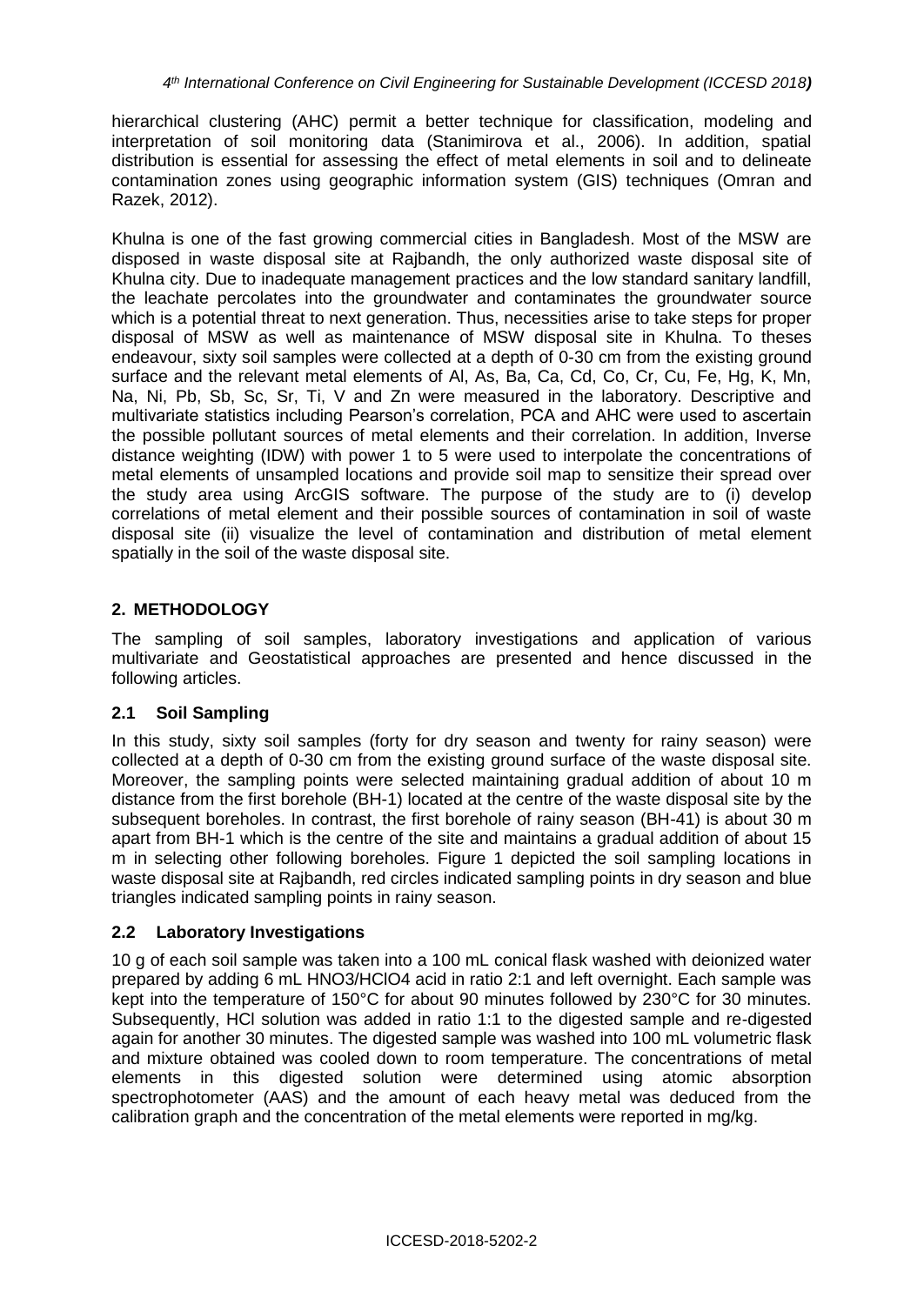

Figure 1: Map showing of soil sampling locations in waste disposal site

## **2.3 Descriptive Statistics**

In this study, the descriptive statistics including normality test such as shapiro-wilk (S-W) test and kolmogorov–smirnov (K-S) test was performed using Statistical Package for the Social Sciences (SPSS) software. In addition, the normal quantile- quantile (QQ) plot was also schemed to check the distribution of data points more accurately. In this study, the conventional statistical parameters in terms of mean, maximum, minimum, median, SD, CV, skewness and kurtosis for two seasons (i.e. dry and rainy) was analysed to check the variability of metal elements due to anthropogenic activities as well as from natural parent materials as well as to show the seasonal variation of metal elements in soil.

## **2.4 Multivariate Statistics**

In this study, the multivariate statistical analysis including Pearson's correlation, principal component analysis (PCA) and Agglomerative hierarchical clustering (AHC) were used and hence described in the following articles.

## **2.4.1 Pearson's correlation**

In this study, Pearson's correlation was performed using XLSTAT to examine the association of metal elements in soil irrespective to their sources. In this study, the value of correlation coefficient, r, was computed using the following Equation 1 considering one dataset  $\{x_1,...,x_n\}$ containing n values and another dataset  ${y_1,...,y_n}$  containing n values.

$$
r = \frac{\sum_{i=1}^{n} (x_i - \bar{x}) (y_i - \bar{y})}{\sqrt{\sum_{i=1}^{n} (x_i - \bar{x})^2} \sqrt{\sum_{i=1}^{n} (y_i - \bar{y})^2}}
$$
(1)

In this study, the null hypothesis  $(H_0)$  and alternative hypothesis  $(H_1)$  of the significance test for correlation was expressed depending on a two-tailed test. Two-tailed significance test are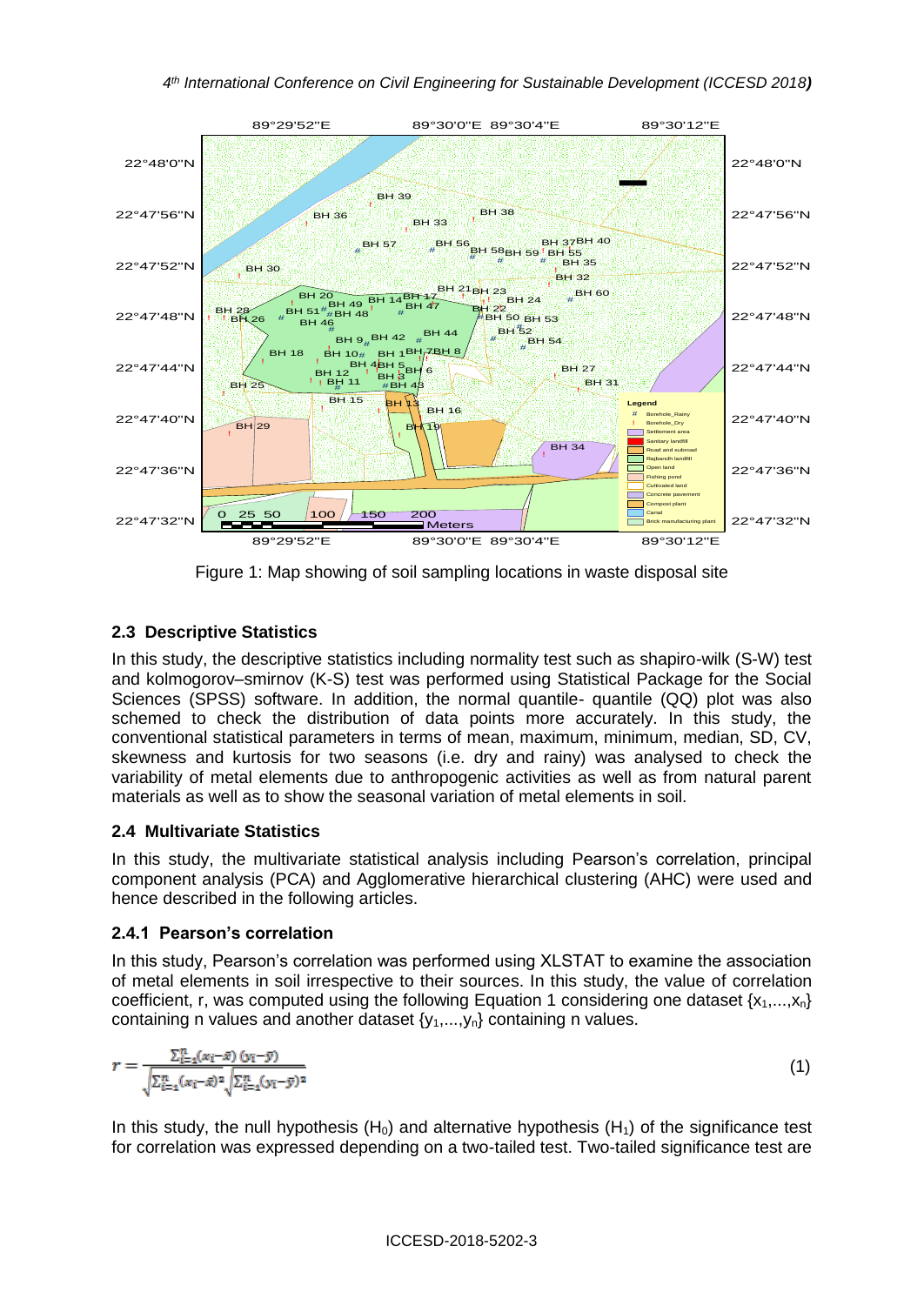as follows:  $H_0$ :  $r = 0$  ("the correlation coefficient is 0, there is no association");  $H_1$ :  $r > 0$  ("the correlation coefficient is not 0, a nonzero correlation could exist").

## **2.4.2 Principal Component Analysis**

PCA is probably the most popular multivariate technique that is used to analyse a dataset of inter-correlated quantitative dependent variables. The principal components (PCs) with variables, the high loadings (eigenvalues) depicted greater importance from the contamination sources, whereas, lower loadings (eigenvalues) point to lower importance with regards the sources of these contaminations (Lee et al., 2006; Zou et al., 2015). In this study, the PCA method was performed sequentially, first by information extraction in the input space (with n-dimensions) to determine the directions of which the input variables display the most substantial variability. The PC coefficients and the eigenvalues  $(\lambda_i > 0, i = 1, 2, ..., n)$  O for the correlation matrix  $(C = E\{xx^T\})$  with respect to their eigenvectors  $(e_i > 0, i = 1, 2, ..., n)$  0, is called the loadings were then calculated which gives a new set of variables that explains the variability in the original dataset; the first PCs retained a greater proportion of the total variance, consequently leading to effective and practical dimensionality reduction exercise. the following equation was used through XLSTAT to compute the variance.

$$
PC1 = a_1 x_1 + a_2 x_2 + \dots + a_n x_n
$$
  
\n
$$
PCn = \sum_{j=1}^{n} a_{1j} x_j
$$
 (2)

where;  $a_{1i}$  = eigenvectors obtained from the correlation matrix;  $x_i$  = input variables

#### **2.4.3 Agglomerative Hierarchical Clustering**

AHC accomplishes successive fusions of data into clusters where each object initially starts out as its own cluster. It also differs to the extent that different measures are employed to measure the distance between clusters. In this study, dendrograms were the output of AHC which display the cluster hierarchy and the distances at which the clusters were joined helpful to select an appropriate number of clusters for the dataset using XLSTAT. Cluster was selected by cutting the dendrogram where there is a significant jump in the distance of the cluster joins which is equivalent to selecting the knee point in a k-Means curve.

#### **2.5 Spatial Distribution of Metal elements**

The interpolated map using geostatistics provides the best and simpler way to comprehend spatial distribution of metal elements to recognize the risk of contamination zone depending on the concentrations plotted with the optimal interpolation model. Soil maps convey information about the soil to land users. In the present investigation, the selection of deterministic interpolation technique such as IDW was made based on the extent of similarity with a known scattered set of points. The assigned values to unknown points are calculated with a [weighted average](https://en.wikipedia.org/wiki/Weighted_mean) of the values available at the known points (Pebesma et al., 2007). With the increase in distance, the weight of interpolation decreases (Gotway et al., 1996) and weighting power that decides how the weight decreases as the distance increases. The value of the assigned power is one of the important factor of IDW interpolation method. In this study, the technique of IDW with integer power of 1 to 5 was performed to give more weight to the closest sampled points. Additionally, the size and number of neighborhood also affect the accuracy of the interpolation techniques (Isaake and Srivastava, 1989). The prediction of unsampled points was measured using the following Equation 3 by ArcGIS software.

$$
Z_0 = \frac{\sum_{i=1}^{N} z_i d_i^{-n}}{\sum_{i=1}^{n} d_i^{-n}}
$$

 $(3)$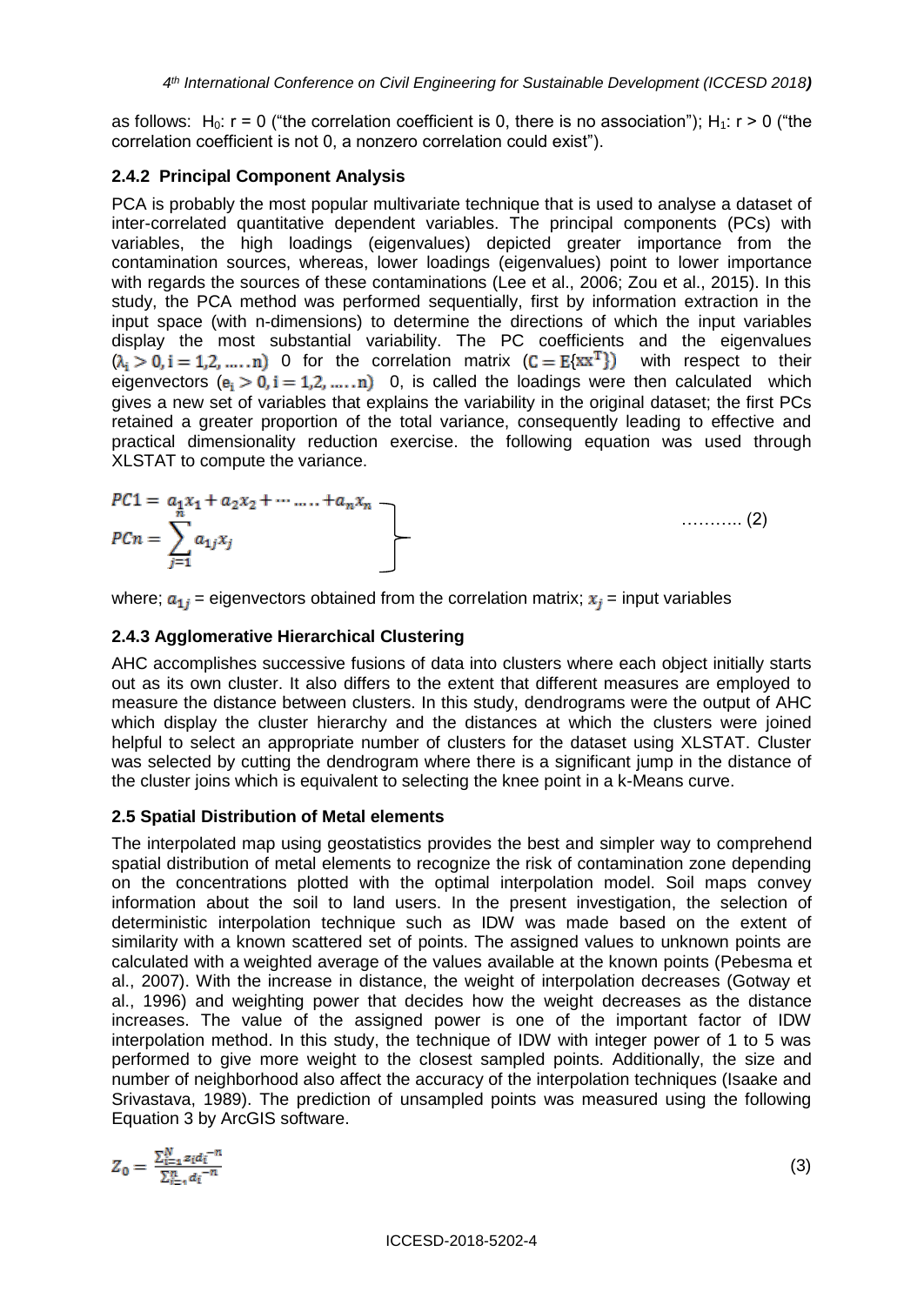Where,  $Z_0$  is the estimation value of variable z in point i,  $Z_i$  is the sample value in point i, di is the distance of sample point to estimated point, N is the coefficient that determines weigh based on a distance., n is the total number of predictions for each validation case. In this study, estimations were made using different integer powers of 1 to 5.

## **3. RESULTS AND DISCUSSION**

The findings of the study are illustrated in the following sections.

## **3.1 Analysis of Heavy Metal Concentration in Soil**

For better result, it was found from normal QQ plot that almost all the metal elements in soil were distributed normally except As for both the dry and rainy seasons. Thus, log transformation was applied to As for normal distribution. The descriptive statistics of heavy metal concentrations in soil of waste disposal site in the dry season is provided in Table 1.

| <b>Metal</b> | Min    | <b>Max</b> | <b>Median</b> | <b>Mean</b> | CV (%) | <b>SD</b> | <b>Skewness</b> | <b>Kurtosis</b> |
|--------------|--------|------------|---------------|-------------|--------|-----------|-----------------|-----------------|
| Al           | 158.35 | 874.78     | 458.46        | 490.25      | 40.31  | 197.61    | 0.303           | $-0.727$        |
| Ca           | 100.20 | 318.00     | 173.19        | 183.80      | 33.55  | 61.67     | 0.577           | $-0.793$        |
| Cd           | 2.55   | 7.03       | 4.46          | 4.55        | 24.99  | 1.14      | 0.387           | $-0.530$        |
| Cu           | 2.92   | 16.45      | 4.82          | 6.20        | 59.41  | 3.68      | 1.541           | 1.110           |
| Fe           | 733.19 | 1987.76    | 1386.50       | 1363.94     | 25.67  | 350.15    | $-0.081$        | -1.199          |
| Hg           | 1.98   | 9.20       | 4.01          | 4.63        | 44.63  | 2.07      | 0.797           | $-0.460$        |
| K            | 104.88 | 460.33     | 316.37        | 292.00      | 35.98  | 105.06    | $-0.416$        | $-0.937$        |
| Ni           | 2.56   | 8.06       | 4.71          | 4.83        | 33.02  | 1.60      | 0.409           | $-0.984$        |
| Pb           | 21.29  | 90.55      | 33.94         | 37.61       | 36.34  | 13.67     | 1.840           | 4.393           |
| Τi           | 643.33 | 1937.3     | 1223.8        | 1221.2      | 33.27  | 406.26    | 0.160           | $-1.198$        |
| Zn           | 22.79  | 50.76      | 34.64         | 34.57       | 22.11  | 7.65      | 0.612           | $-0.116$        |

Table 1: Descriptive statistics of metal elements in soil in dry season (n=40)

Result from descriptive statistics reveals that the CV varies 22.11% of Zn to 59.41% of Cu in dry season as well as 18.25% of Zn to 77.25% of Mn in rainy season, respectively, which indicated a great degree of variability. The contours rising of CV values reflected the nonhomogeneous distribution of concentrations of anthropogenically emitted metal elements (Li et al., 2012). The greatest and the smallest SD were detected for metal element of Ti (406.2571) and Cd (1.137265) in the dry season. Similarly, the greatest and the smallest SD were detected for metal element of Ti (297.8519) and Cd (0.736449) in the rainy season. Additionally for dry season, the metal elements of Al, Cd, Co, K, Na, Ni, Sc and Ti in soil were fairly symmetrical (skewness -0.5 to 0.5), whereas, As, Ba, Ca, Cr, Hg, Sb, Sr, V and Zn in soil indicated the data points were moderately skewed as the skewness value varies from -0.1 to -0.5 and 0.5 to 0.1. Moreover, metal elements of Cu, Fe, Mn and Pb in soil were highly skewed exhibited skewness value of  $\lt$ -1 and  $\gt$ 1. In addition, the metal elements of Al, As, Ba, Ca, Cd, Co, Cr, Fe, Hg, K, Na, Ni, Sc, Ti and Zn exhibited platykurtic distribution (Kurtosis<0), whereas, Cu, Mn, Pb, Sb, Sr and V exhibited leptokurtic distribution (Kurtosis 0). Moreover in rainy season, the skewness of metal elements of Al, Ba, Co, Fe, Ni, Pb, Sb, V and Zn were fairly symmetrical; however the metal elements of Ca, K, Mn, Na, Sc, Sr and Ti indicated the data points were moderately and metal elements of As, Cd, Cr, Cu and Hg were highly skewed. Furthermore, the metal elements of Al, Ba, Ca, Co, Fe, K, Mn, Na, Ni, Pb, Sb, Sc, Sr, V and Zn exhibited platykurtic distribution, whereas the metal elements of As, Cd, Cr, Cu, Hg and Ti exhibited leptokurtic distribution.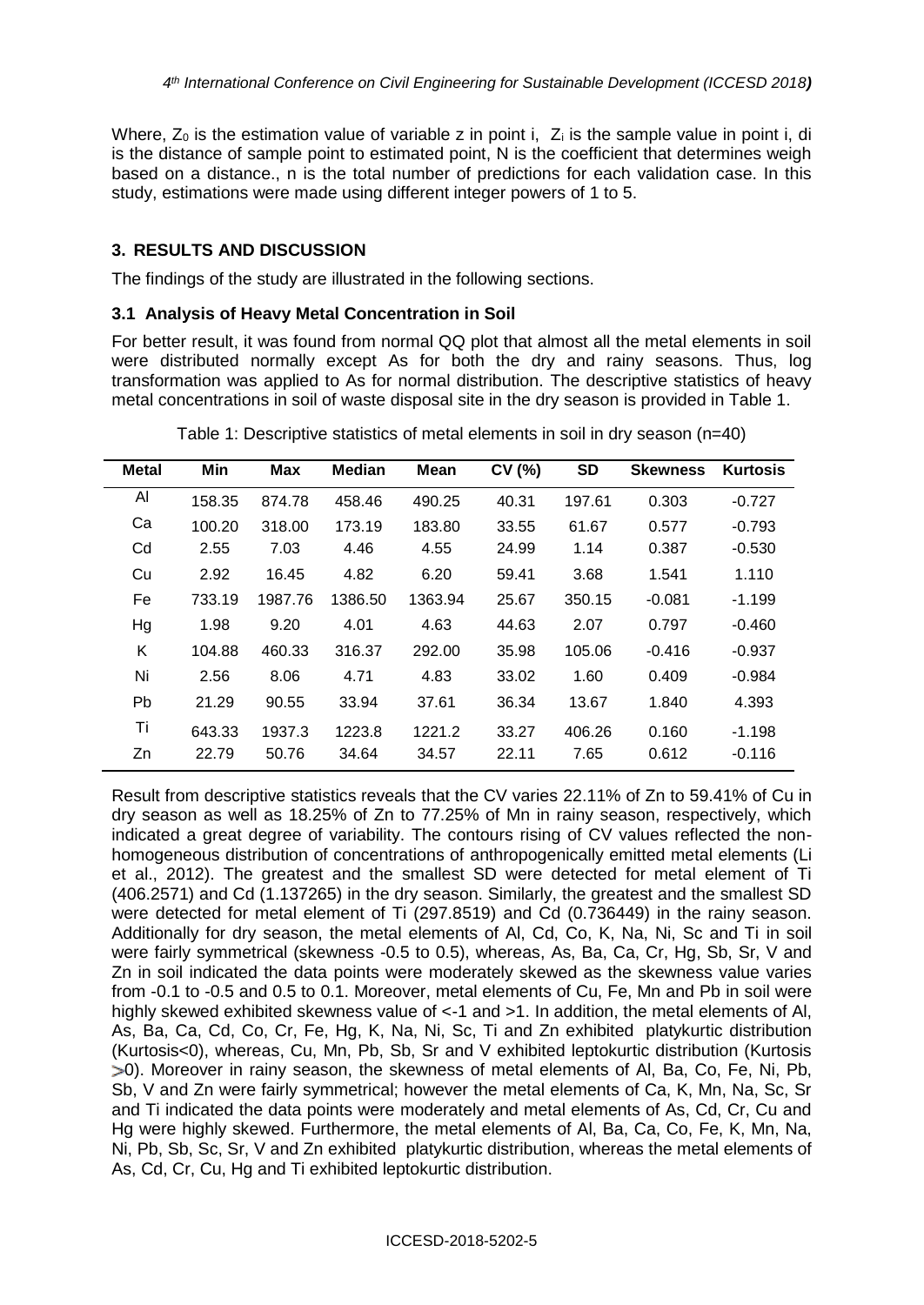## **3.2 Seasonal Variation of the Concentration of Metal Elements**

Based on descriptive statistical analysis, large SD was found for all metal elements, especially for Fe, Al, K and Ca in soil for both the dry and rainy seasons indicated wide variation of their concentrations in soil. Thus, contamination of soil from metal elements by anthropogenic activities as well as natural soil parent materials. The highest mean concentration of Fe and Ti both the dry and rainy season (Table 1). Moreover, based on mean concentration, the level of metal elements can be ordered as Fe> Al> K> Ca> Ba> Na> P B> V> Ti> Sr> Zn> Mn> Sc> Cu > Sb > Co > Cr > Hg> As > Ni> Cd in dry season and Fe>Al> K> Ca >Ba> Na >V> Ti> Sr >Zn >Pb> Mn> Sc >Co> Cu> Sb>Cr>Hg>As>Ni>Cd in rainy season. The concentrations of metal elements for rainy reason were relatively lower as compared to the dry season and the magnitude of concentrations followed almost same pattern for both the seasons.

|    | Ca    | Al    | Τi    | Sb    | <b>Sc</b> | Sr    | v     | Ba    |
|----|-------|-------|-------|-------|-----------|-------|-------|-------|
| Ca | 1.000 |       |       |       |           |       |       |       |
| Al | 0.979 | 1.000 |       |       |           |       |       |       |
| Τi | 0.978 | 0.976 | 1.000 |       |           |       |       |       |
| Sb | 0.972 | 0.965 | 0.966 | 1.000 |           |       |       |       |
| Sc | 0.985 | 0.979 | 0.987 | 0.986 | 1.000     |       |       |       |
| Sr | 0.974 | 0.967 | 0.958 | 0.987 | 0.985     | 1.000 |       |       |
| V  | 0.970 | 0.974 | 0.956 | 0.984 | 0.980     | 0.984 | 1.000 |       |
| Ba | 0.992 | 0.963 | 0.975 | 0.975 | 0.983     | 0.973 | 0.967 | 1.000 |

Table 2: Correlation between metal elements in dry season

# **3.3 Correlation between Heavy Metals**

In this study, Pearson's correlation coefficients were calculated to measure the intensity degree of association between metal elements. The Pearson's correlation matrix of metal elements of Ca, Al, Ti, Sb, Sc, Sr, V and Ba in soil for the dry season is provided in Table 2. The most significant correlation was observed for Ca and Ba (0.992) in dry season and Ti and Sr (0.991) in rainy season indicating same source of pollution. In contrary, the concentration of Cr showed very weak correlations with Mn, indicated Mn is from different sources than Cr in dry season. However, the concentrations of Hg showed very weak correlations with Zn (0.569) in rainy season. High positively correlations were observed between all metal elements, such as, Sc and Ti (0.987), Sb and Sc (0.986), Sb and V (0.984), Sc and Ba (0.983), Al and Sc (0.979), Ti and Ba (0.975), As and Al (0.974), V and Ca (0.974) , As and Ba (0.970) Ti and Sb (0.966), Ni and Fe(0.927), Zn and V (0.906), Fe and Cd (0.888), Al and Mn (0.645),Cr and Hg (0.575) as well as Hg and V (0.876) (Table 2). In addition, the some parameters in on soil of waste disposal site in rainy season showed also high positively correlated as Sr and Ti (0.991), Al and V (0.986), V and Ba (0.982), Ca and Sc (0.985), Ti and V (0.978) and Co and Ca (0.957), V and Co (0.961), Fe and V (0.948), Fe and Na (0.938), Cd and Sr (0.933), Ni and Sc (0.918), Zn znd Ti (0.861), Zn and Sb (0.861), Hg and Fe (0.733), Fe and Mn (0.947) and As and Ca (0.691). Here it should be noted that concentrations of Ca, Al, Ti, Sb, Sc, Sr, V, Ba showed strong correlation with each other in both the dry and rainy season, which indicated same sources of contamination for these metals.

# **3.4 Principal Component Analysis**

In this study, variability calculation based on eigenvector and factor loadings leads to identify distinct source of generation of metal elements in soil of the studied area. PCs of 21 for dry and 19 for rainy were considered for the metal elements and results provided in Table 3. In addition, the larger eigenvalue obtained for F1 (18.5331) that indicated large proportion of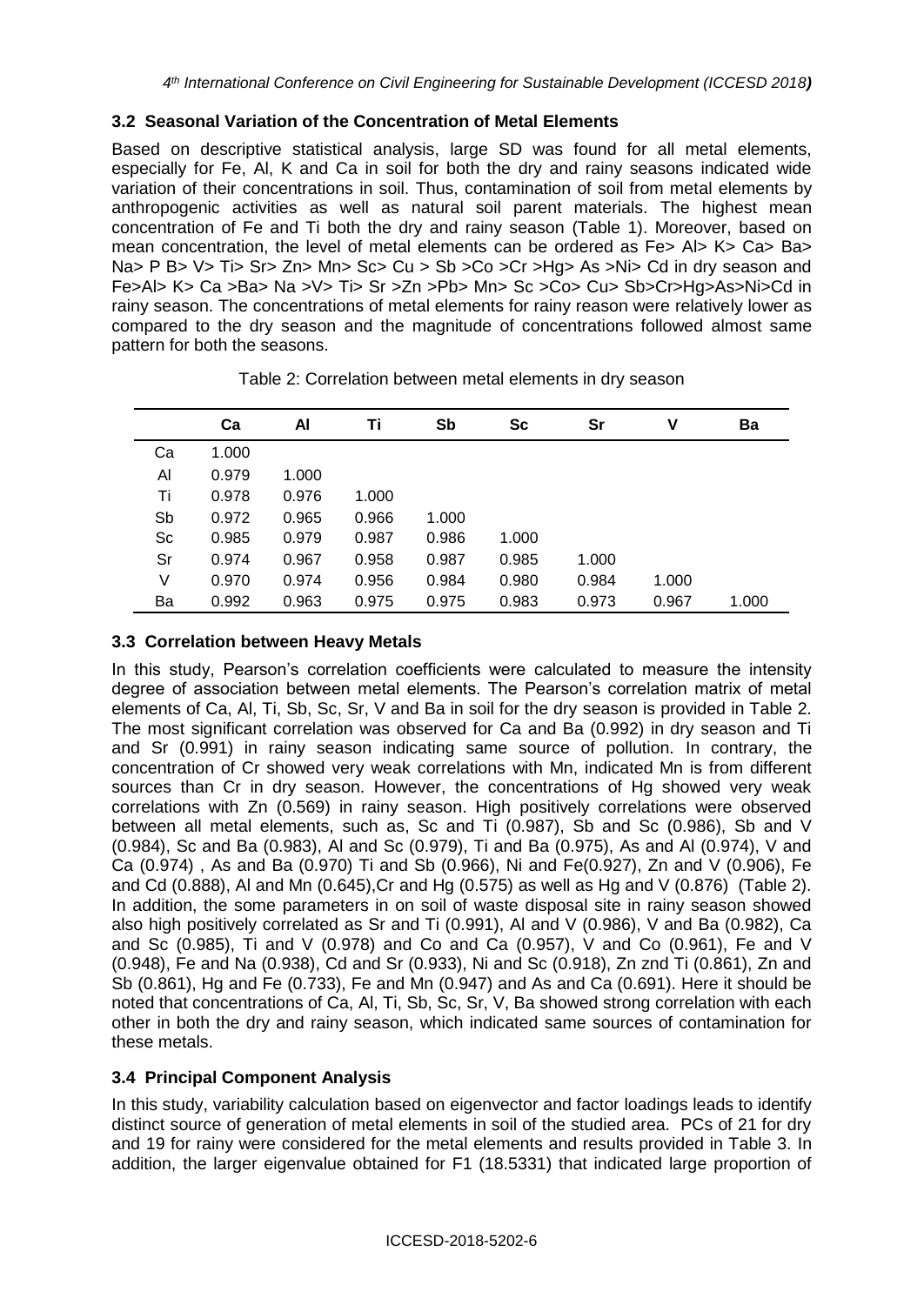variability (88.2530%) for rainy season (Table 3). The percentage contribution of the 1<sup>st</sup> to 2<sup>nd</sup> PCs for the metal elements in dry season as represented in Equation 4 was 92.105%.

The selection of the first two parameters as the PCs since there was significant evidence of high enough total variance from the percentage contributions. The eigenvalues  $\lambda_i$  $(\lambda_3, \lambda_4, \lambda_5, \lambda_6, \lambda_7, \lambda_8, \lambda_9, \lambda_{10}, \lambda_{11}, \lambda_{12}, \lambda_{13}, \lambda_{14}, \lambda_{15}, \lambda_{16}, \lambda_{17}, \lambda_{18}, \lambda_{19}, \lambda_{20}, \lambda_{21})$ , had little contributions to the total structure of the data under study. The percentage contribution of the 3th to 21st components (Equation 5) is 7.895% (Olawoyin, 2012). This suggested that very little information, which can be considered negligible, will be lost.

However, the percentage contribution of the 1st PC for the metal elements in rainy season as represented in Equation 6 was 88.25%

Which verbalized the selection of the first three parameters as the PCs and the eigenvalues  $\lambda_i$  ( $\lambda_3$ ,  $\lambda_4$ ,  $\lambda_5$ ,  $\lambda_6$ ,  $\lambda_7$ ,  $\lambda_8$ ,  $\lambda_{10}$ ,  $\lambda_{11}$ ,  $\lambda_{12}$ ,  $\lambda_{13}$ ,  $\lambda_{14}$ ,  $\lambda_{15}$ ,  $\lambda_{16}$ ,  $\lambda_{17}$ ,  $\lambda_{18}$ ,  $\lambda_{19}$ ), had minimal contributions to the nature of the general data. The % contribution of the 2<sup>nd</sup> to 19<sup>th</sup> PCs as illustrated in Equation 7 was 11.75% for rainy season.

However, the larger eigenvalue obtained for F1 (18.267) indicated large proportion of variability (86.987%) for dry season as well as for rainy season F1 was found to be 18.5331 that indicated large proportion of variability (88.253%) for rainy season. Based on the results of PCA for metal elements of dry season, the eigenvalues upto the second extracted components (F2) were found greater than 1.0 for the dry season and first extracted components (F2) were found greater than 1.0 for the rainy season. Moreover, the eigenvalues for the PCs (F3 to F21) as well as (F2 to F19) were found less than 1 can be neglected for both the dry and rainy season, respectively. Thus, variables could be reduced to 2 components model (dry season) with 92.105% variation as well as 1 component model (rainy season) that accounts for 88.253% variation (Table 3). Varimax rotation was applied to simplify the factor interpretation by reducing total number of variables that exhibit high loadings per factor. Moreover, some previous investigations indicated first principal component (PC1) and second component (PC2) refers to the contamination of soil due to anthropogenic or human activities and natural parent materials, respectively (Tahir et al., 2007). In this study, in case of dry season, factor analysis revealed that metal elements of Al, As, Ba, Ca, Cd, Co, Fe, K, Na, Ni, Sb, Sc, Sr, Ti and V were closely related to PC1 indicated derived from anthropogenic activities and rests of the metal elements of Cu, Hg, Mn, Pb and Zn in soil were related to PC2 indicated derived from natural parent materials.

In addition, the metal element of Cr was closed to PC1 and PC2 indicated derived from both the anthropogenic activities and natural parent materials (Table 4). In addition, the factor analysis of PCA for rainy season before and after the varimax rotation is provided in Table 4. It can be estimated that As, Cr, Hg, K, Mn and Na in soil were related to PC2 indicating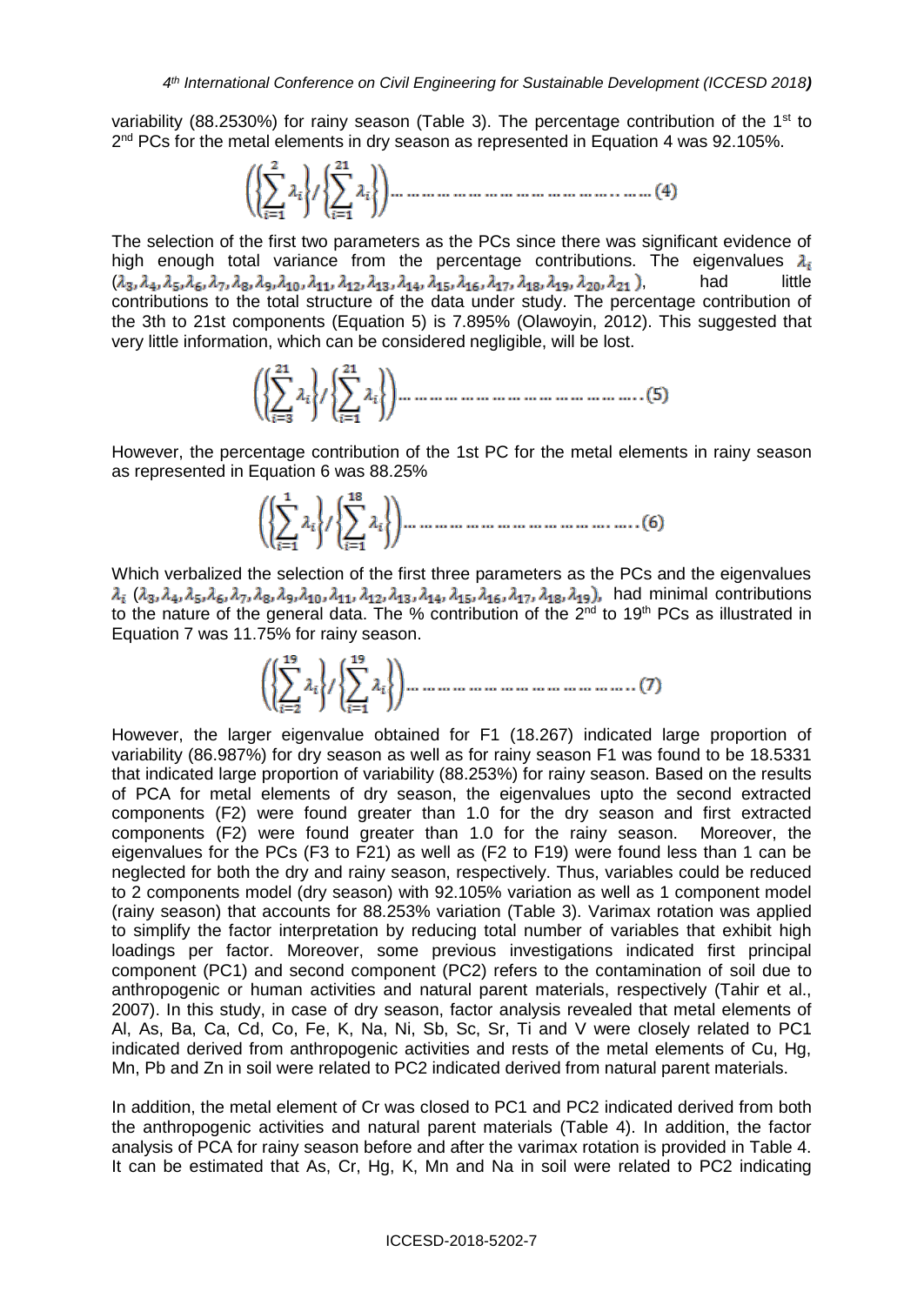derived from natural parent materials. Other metal elements of Al, Ba, Ca, Co, Cu, Fe, Ni, Sb, Sc, Sr, Ti and V were related to PC1 indicating derived from anthropogenic activities. Moreover, as the metal elements of Al, Ba, Ca, Co, Cu, Fe, Ni, Sb, Sc, Sr, Ti and V in soil showed closed to PC1 indicated derived from anthropogenic activities. Besides, the metal elements of Na, Pb, Cu, K, Ni, Co, Hg, Fe, As, Zn and Cd, which also positively correlated with less stronger impact because they were comparative in shorter distance from origin than that of Ca, Al, Ti, Sb, Sc, Sr, V and Ba.

| Eigenvalue<br>Variability<br><b>Cumulative</b><br>Eigenvalue<br>Variability<br><b>Cumulative</b><br>F <sub>1</sub><br>18.267<br>86.987<br>86.987<br>18.533<br>88.253<br>88.253<br>F <sub>2</sub><br>1.07<br>5.118<br>92.105<br>0.906<br>4.315<br>92.568<br>0.416<br>F <sub>3</sub><br>94.464<br>1.98<br>94.085<br>0.398<br>1.896<br>F4<br>0.391<br>1.861<br>95.946<br>0.335<br>96.058<br>1.594<br>F <sub>5</sub><br>0.23<br>1.095<br>97.041<br>0.263<br>1.252<br>97.310<br>F <sub>6</sub><br>0.162<br>0.774<br>0.180<br>0.858<br>98.168<br>97.814<br>0.119<br>0.151<br>0.718<br>F7<br>0.566<br>98.38<br>98.886<br>98.742<br>F <sub>8</sub><br>0.076<br>0.362<br>0.080<br>0.383<br>99.269<br>F <sub>9</sub><br>0.058<br>99.019<br>0.055<br>0.277<br>0.26<br>99.529<br>99.736<br>F <sub>10</sub><br>0.051<br>0.244<br>99.263<br>0.043<br>0.207<br>F11<br>0.042<br>0.016<br>99.813<br>0.202<br>99.465<br>0.077<br>F <sub>12</sub><br>0.035<br>0.167<br>99.633<br>0.015<br>0.073<br>99.886<br>F <sub>13</sub><br>0.026<br>0.122<br>99.755<br>0.009<br>0.045<br>99.931<br>F14<br>0.016<br>0.007<br>0.031<br>0.077<br>99.832<br>99.963<br>F <sub>15</sub><br>0.013<br>0.063<br>99.895<br>0.004<br>0.017<br>99.979<br>F16<br>0.008<br>0.003<br>0.012<br>0.036<br>99.931<br>99.992<br>0.004<br>F <sub>17</sub><br>0.02<br>99.952<br>0.001<br>0.005<br>99.997<br>F18<br>0.004<br>0.018<br>99.97<br>0.0005<br>0.003<br>99.999<br>F <sub>19</sub><br>0.003<br>0.013<br>99.983<br>0.0002<br>0.001<br>100<br>F <sub>20</sub><br>0.002<br>0.01<br>99.993<br>0.001<br>F <sub>21</sub><br>0.007<br>100 | <b>PCs</b> | Dry season |  | Rainy season |  |  |  |  |  |
|----------------------------------------------------------------------------------------------------------------------------------------------------------------------------------------------------------------------------------------------------------------------------------------------------------------------------------------------------------------------------------------------------------------------------------------------------------------------------------------------------------------------------------------------------------------------------------------------------------------------------------------------------------------------------------------------------------------------------------------------------------------------------------------------------------------------------------------------------------------------------------------------------------------------------------------------------------------------------------------------------------------------------------------------------------------------------------------------------------------------------------------------------------------------------------------------------------------------------------------------------------------------------------------------------------------------------------------------------------------------------------------------------------------------------------------------------------------------------------------------------------------------------------------------------------------------------------------|------------|------------|--|--------------|--|--|--|--|--|
|                                                                                                                                                                                                                                                                                                                                                                                                                                                                                                                                                                                                                                                                                                                                                                                                                                                                                                                                                                                                                                                                                                                                                                                                                                                                                                                                                                                                                                                                                                                                                                                        |            |            |  |              |  |  |  |  |  |
|                                                                                                                                                                                                                                                                                                                                                                                                                                                                                                                                                                                                                                                                                                                                                                                                                                                                                                                                                                                                                                                                                                                                                                                                                                                                                                                                                                                                                                                                                                                                                                                        |            |            |  |              |  |  |  |  |  |
|                                                                                                                                                                                                                                                                                                                                                                                                                                                                                                                                                                                                                                                                                                                                                                                                                                                                                                                                                                                                                                                                                                                                                                                                                                                                                                                                                                                                                                                                                                                                                                                        |            |            |  |              |  |  |  |  |  |
|                                                                                                                                                                                                                                                                                                                                                                                                                                                                                                                                                                                                                                                                                                                                                                                                                                                                                                                                                                                                                                                                                                                                                                                                                                                                                                                                                                                                                                                                                                                                                                                        |            |            |  |              |  |  |  |  |  |
|                                                                                                                                                                                                                                                                                                                                                                                                                                                                                                                                                                                                                                                                                                                                                                                                                                                                                                                                                                                                                                                                                                                                                                                                                                                                                                                                                                                                                                                                                                                                                                                        |            |            |  |              |  |  |  |  |  |
|                                                                                                                                                                                                                                                                                                                                                                                                                                                                                                                                                                                                                                                                                                                                                                                                                                                                                                                                                                                                                                                                                                                                                                                                                                                                                                                                                                                                                                                                                                                                                                                        |            |            |  |              |  |  |  |  |  |
|                                                                                                                                                                                                                                                                                                                                                                                                                                                                                                                                                                                                                                                                                                                                                                                                                                                                                                                                                                                                                                                                                                                                                                                                                                                                                                                                                                                                                                                                                                                                                                                        |            |            |  |              |  |  |  |  |  |
|                                                                                                                                                                                                                                                                                                                                                                                                                                                                                                                                                                                                                                                                                                                                                                                                                                                                                                                                                                                                                                                                                                                                                                                                                                                                                                                                                                                                                                                                                                                                                                                        |            |            |  |              |  |  |  |  |  |
|                                                                                                                                                                                                                                                                                                                                                                                                                                                                                                                                                                                                                                                                                                                                                                                                                                                                                                                                                                                                                                                                                                                                                                                                                                                                                                                                                                                                                                                                                                                                                                                        |            |            |  |              |  |  |  |  |  |
|                                                                                                                                                                                                                                                                                                                                                                                                                                                                                                                                                                                                                                                                                                                                                                                                                                                                                                                                                                                                                                                                                                                                                                                                                                                                                                                                                                                                                                                                                                                                                                                        |            |            |  |              |  |  |  |  |  |
|                                                                                                                                                                                                                                                                                                                                                                                                                                                                                                                                                                                                                                                                                                                                                                                                                                                                                                                                                                                                                                                                                                                                                                                                                                                                                                                                                                                                                                                                                                                                                                                        |            |            |  |              |  |  |  |  |  |
|                                                                                                                                                                                                                                                                                                                                                                                                                                                                                                                                                                                                                                                                                                                                                                                                                                                                                                                                                                                                                                                                                                                                                                                                                                                                                                                                                                                                                                                                                                                                                                                        |            |            |  |              |  |  |  |  |  |
|                                                                                                                                                                                                                                                                                                                                                                                                                                                                                                                                                                                                                                                                                                                                                                                                                                                                                                                                                                                                                                                                                                                                                                                                                                                                                                                                                                                                                                                                                                                                                                                        |            |            |  |              |  |  |  |  |  |
|                                                                                                                                                                                                                                                                                                                                                                                                                                                                                                                                                                                                                                                                                                                                                                                                                                                                                                                                                                                                                                                                                                                                                                                                                                                                                                                                                                                                                                                                                                                                                                                        |            |            |  |              |  |  |  |  |  |
|                                                                                                                                                                                                                                                                                                                                                                                                                                                                                                                                                                                                                                                                                                                                                                                                                                                                                                                                                                                                                                                                                                                                                                                                                                                                                                                                                                                                                                                                                                                                                                                        |            |            |  |              |  |  |  |  |  |
|                                                                                                                                                                                                                                                                                                                                                                                                                                                                                                                                                                                                                                                                                                                                                                                                                                                                                                                                                                                                                                                                                                                                                                                                                                                                                                                                                                                                                                                                                                                                                                                        |            |            |  |              |  |  |  |  |  |
|                                                                                                                                                                                                                                                                                                                                                                                                                                                                                                                                                                                                                                                                                                                                                                                                                                                                                                                                                                                                                                                                                                                                                                                                                                                                                                                                                                                                                                                                                                                                                                                        |            |            |  |              |  |  |  |  |  |
|                                                                                                                                                                                                                                                                                                                                                                                                                                                                                                                                                                                                                                                                                                                                                                                                                                                                                                                                                                                                                                                                                                                                                                                                                                                                                                                                                                                                                                                                                                                                                                                        |            |            |  |              |  |  |  |  |  |
|                                                                                                                                                                                                                                                                                                                                                                                                                                                                                                                                                                                                                                                                                                                                                                                                                                                                                                                                                                                                                                                                                                                                                                                                                                                                                                                                                                                                                                                                                                                                                                                        |            |            |  |              |  |  |  |  |  |
|                                                                                                                                                                                                                                                                                                                                                                                                                                                                                                                                                                                                                                                                                                                                                                                                                                                                                                                                                                                                                                                                                                                                                                                                                                                                                                                                                                                                                                                                                                                                                                                        |            |            |  |              |  |  |  |  |  |
|                                                                                                                                                                                                                                                                                                                                                                                                                                                                                                                                                                                                                                                                                                                                                                                                                                                                                                                                                                                                                                                                                                                                                                                                                                                                                                                                                                                                                                                                                                                                                                                        |            |            |  |              |  |  |  |  |  |
|                                                                                                                                                                                                                                                                                                                                                                                                                                                                                                                                                                                                                                                                                                                                                                                                                                                                                                                                                                                                                                                                                                                                                                                                                                                                                                                                                                                                                                                                                                                                                                                        |            |            |  |              |  |  |  |  |  |

Table 3: PCA of metal elements in soil for dry and rainy seasons

Moreover, the metal elements of Mn and Cr having the least impact on the PCA model because they were far from each other in the same quadrant. It was noticed that Cu, Hg, Mn, Pb and Zn were located at a distance from origin of circle than that of other metal elements. This indicated the origin of these metal elements was differing from other metal elements. In a similar manner, it was clearly illustrated that; Ca, Al, Ti, Sb, Sc, Sr, V and Ba showed clear positive correlation but they have stronger impact on the PCA model than that of Na, Pb, Cu, K, Ni, Co, Mn, Fe, As, Cr and Cd, which also correlates positively with 8 variables, whereas Hg and Zn having the least impact on the PCA model. It was also found from PCA analysis that Mn, Hg, As, Cr, Na and K were located far from other metal elements indicating different origin from other metal elements.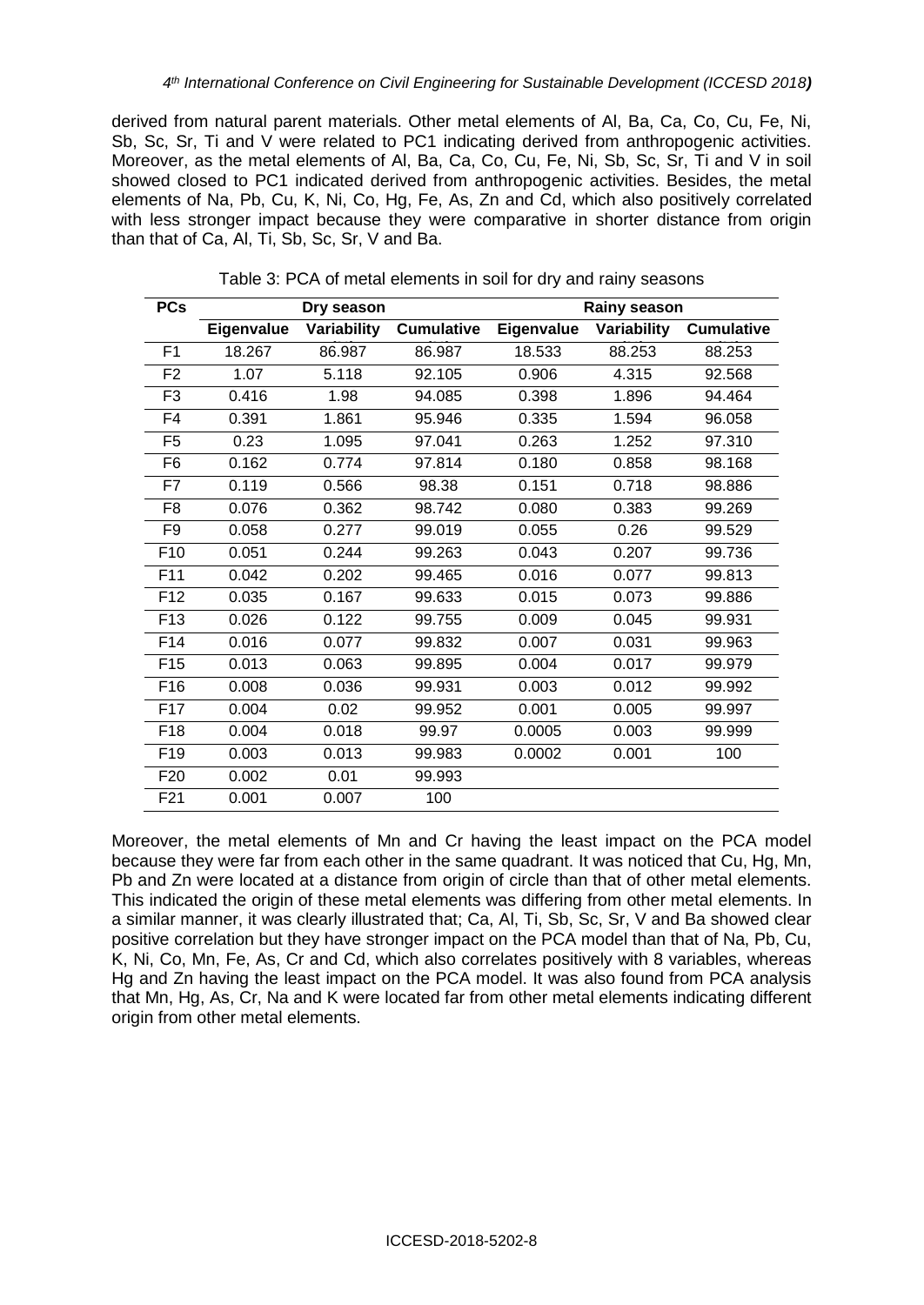|       | <b>Before rotation</b> |                |                |                |                |                |         |                |                |                 |                 | <b>After rotation</b> |                 |                 |                 |                 |                 |                 |                 |                 |       |                |                |
|-------|------------------------|----------------|----------------|----------------|----------------|----------------|---------|----------------|----------------|-----------------|-----------------|-----------------------|-----------------|-----------------|-----------------|-----------------|-----------------|-----------------|-----------------|-----------------|-------|----------------|----------------|
| Metal | F1                     | F <sub>2</sub> | F <sub>3</sub> | F <sub>4</sub> | F <sub>5</sub> | F <sub>6</sub> | F7      | F <sub>8</sub> | F <sub>9</sub> | F <sub>10</sub> | F <sub>11</sub> | F <sub>12</sub>       | F <sub>13</sub> | F <sub>14</sub> | F <sub>15</sub> | F <sub>16</sub> | F <sub>17</sub> | F <sub>18</sub> | F <sub>19</sub> | F <sub>20</sub> | F21   | D <sub>1</sub> | D <sub>2</sub> |
| Fe    | 0.96                   | $-0.24$        | 0.02           | -0.11          | 0.01           | 0.01           | $-0.01$ | $-0.01$        | 0.05           | 0.01            | $-0.01$         | $-0.04$               | $-0.05$         | $-0.08$         | $-0.04$         | 0.00            | -0.03           | 0.00            | 0.00            | 0.00            | 0.00  | 0.91           | 0.37           |
| Mn    | 0.72                   | 0.61           | 0.29           | $-0.07$        | 0.00           | 0.10           | -0.05   | $-0.11$        | 0.02           | $-0.07$         | 0.02            | 0.02                  | $-0.03$         | 0.00            | 0.01            | 0.00            | 0.00            | 0.00            | 0.00            | 0.00            | 0.00  | 0.22           | 0.91           |
| Cr    | 0.78                   | $-0.28$        | 0.32           | 0.44           | $-0.08$        | $-0.05$        | 0.08    | $-0.03$        | 0.01           | $-0.01$         | 0.02            | $-0.03$               | $-0.01$         | 0.01            | 0.00            | 0.00            | 0.00            | 0.00            | 0.00            | 0.00            | 0.00  | 0.79           | 0.24           |
| Cu    | 0.89                   | 0.28           | -0.11          | 0.25           | 0.09           | 0.08           | $-0.10$ | 0.13           | $-0.04$        | $-0.08$         | $-0.06$         | $-0.03$               | 0.01            | $-0.01$         | $-0.01$         | $-0.01$         | $-0.01$         | 0.00            | 0.00            | 0.00            | 0.00  | 0.55           | 0.75           |
| Pb    | 0.85                   | 0.40           | 0.18           | -0.14          | 0.00           | -0.16          | 0.13    | 0.13           | 0.06           | 0.04            | $-0.04$         | $-0.02$               | 0.00            | 0.00            | 0.00            | 0.00            | 0.01            | 0.00            | 0.00            | 0.00            | 0.00  | 0.45           | 0.82           |
| Zn    | 0.92                   | 0.09           | 0.02           | 0.10           | 0.35           | 0.01           | $-0.02$ | $-0.02$        | $-0.01$        | 0.12            | 0.04            | 0.03                  | $-0.01$         | 0.01            | $-0.02$         | 0.00            | 0.00            | 0.00            | 0.00            | 0.00            | 0.00  | 0.68           | 0.62           |
| Ni    | 0.96                   | -0.04          | -0.13          | 0.08           | 0.01           | -0.01          | $-0.07$ | $-0.09$        | 0.15           | 0.02            | $-0.07$         | $-0.04$               | 0.06            | 0.00            | 0.02            | 0.01            | 0.01            | 0.00            | 0.00            | 0.00            | 0.00  | 0.80           | 0.53           |
| Cd    | 0.94                   | 0.04           | 0.14           | -0.04          | $-0.23$        | 0.04           | $-0.16$ | 0.02           | $-0.07$        | 0.12            | $-0.03$         | 0.01                  | 0.03            | 0.00            | $-0.01$         | 0.00            | 0.00            | 0.00            | 0.00            | $-0.01$         | 0.00  | 0.73           | 0.59           |
| As    | 0.97                   | 0.01           | -0.15          | 0.05           | $-0.07$        | $-0.08$        | 0.03    | $-0.04$        | 0.02           | $-0.02$         | $-0.05$         | 0.11                  | $-0.03$         | 0.01            | $-0.02$         | $-0.04$         | 0.00            | -0.02           | $-0.01$         | 0.00            | 0.00  | 0.77           | 0.59           |
| Hg    | 0.88                   | 0.27           | $-0.25$        | 0.07           | $-0.13$        | 0.20           | 0.17    | $-0.01$        | 0.02           | 0.05            | 0.05            | $-0.03$               | 0.00            | 0.00            | 0.00            | $-0.01$         | 0.00            | 0.00            | 0.00            | 0.00            | 0.00  | 0.54           | 0.74           |
| Co    | 0.98                   | -0.08          | 0.01           | 0.02           | $-0.03$        | -0.02          | $-0.02$ | 0.08           | 0.05           | $-0.03$         | 0.08            | 0.10                  | 0.06            | -0.04           | 0.02            | 0.01            | 0.00            | 0.01            | 0.01            | $-0.01$         | 0.00  | 0.84           | 0.52           |
| Na    | 0.87                   | -0.38          | 0.15           | -0.18          | 0.04           | 0.19           | 0.00    | 0.07           | 0.05           | $-0.04$         | 0.01            | 0.00                  | 0.02            | 0.04            | $-0.03$         | 0.00            | 0.01            | $-0.02$         | 0.00            | 0.00            | 0.00  | 0.92           | 0.21           |
| K     | 0.94                   | $-0.23$        | 0.10           | $-0.12$        | 0.09           | 0.08           | 0.09    | $-0.01$        | $-0.06$        | 0.00            | $-0.07$         | 0.01                  | 0.01            | $-0.01$         | 0.07            | $-0.02$         | $-0.01$         | 0.00            | 0.00            | $-0.01$         | 0.00  | 0.90           | 0.37           |
| Ca    | 0.99                   | $-0.03$        | -0.10          | 0.00           | $-0.05$        | -0.01          | $-0.02$ | 0.04           | $-0.02$        | $-0.01$         | 0.02            | $-0.01$               | $-0.06$         | 0.03            | 0.02            | 0.05            | -0.01           | -0.01           | $-0.02$         | $-0.01$         | -0.01 | 0.81           | 0.56           |
| AI    | 0.98                   | $-0.07$        | $-0.07$        | 0.01           | 0.00           | 0.01           | 0.07    | $-0.03$        | $-0.06$        | $-0.03$         | $-0.08$         | 0.03                  | $-0.01$         | $-0.01$         | $-0.03$         | 0.04            | 0.02            | 0.01            | 0.02            | 0.00            | 0.01  | 0.83           | 0.53           |
| Ti    | 0.98                   | -0.17          | $-0.02$        | $-0.02$        | 0.00           | 0.01           | -0.02   | -0.01          | 0.00           | 0.01            | 0.01            | 0.02                  | $-0.04$         | 0.00            | 0.02            | $-0.01$         | 0.02            | 0.02            | $-0.01$         | 0.03            | -0.02 | 0.89           | 0.44           |
| Sb    | 0.98                   | $-0.01$        | $-0.04$        | $-0.10$        | 0.05           | -0.10          | $-0.03$ | $-0.03$        | $-0.03$        | $-0.06$         | 0.04            | $-0.06$               | 0.00            | $-0.02$         | $-0.01$         | $-0.02$         | 0.03            | 0.00            | 0.00            | $-0.02$         | 0.00  | 0.80           | 0.57           |
| Sc    | 0.99                   | -0.08          | $-0.03$        | $-0.05$        | 0.00           | -0.05          | $-0.02$ | 0.00           | $-0.02$        | -0.01           | 0.02            | $-0.02$               | 0.02            | 0.04            | $-0.01$         | -0.01           | $-0.01$         | 0.04            | $-0.02$         | 0.00            | 0.02  | 0.85           | 0.52           |
| Sr    | 0.98                   | 0.03           | $-0.06$        | -0.11          | $-0.01$        | -0.10          | 0.02    | $-0.04$        | 0.00           | $-0.02$         | 0.02            | $-0.01$               | 0.02            | 0.05            | $-0.02$         | -0.01           | $-0.03$         | 0.00            | 0.02            | 0.00            | -0.02 | 0.77           | 0.61           |
| V     | 0.99                   | 0.05           | -0.02          | -0.03          | 0.01           | -0.05          | 0.04    | $-0.06$        | -0.09          | $-0.02$         | 0.04            | -0.03                 | 0.06            | -0.03           | 0.00            | 0.01            | -0.01           | -0.02           | $-0.02$         | 0.02            | 0.00  | 0.77           | 0.62           |
| Ba    | 0.99                   | $-0.02$        | $-0.09$        | 0.02           | $-0.04$        | $-0.05$        | $-0.08$ | 0.03           | 0.01           | 0.01            | 0.05            | $-0.02$               | $-0.05$         | 0.01            | 0.04            | $-0.01$         | 0.00            | $-0.02$         | 0.02            | 0.01            | 0.02  | 0.80           | 0.57           |

Table 4: All explained variables and factors derived using the orthogonal varimax rotation method of dry season

ICCESD-2018-5202-9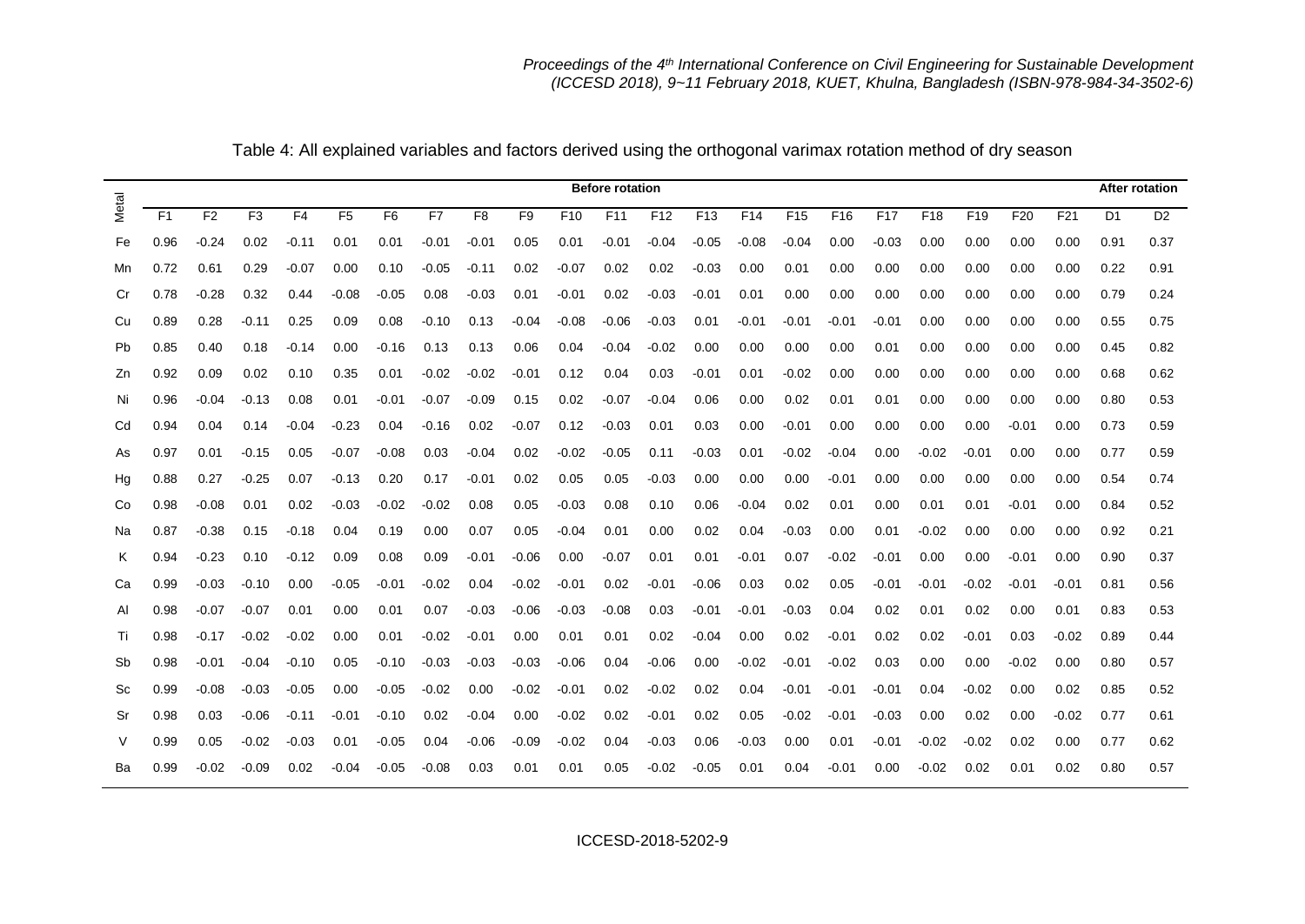





All sampling points and metal elements were overlapped except Hg, As, Cr, Cd and K.

## Figure 2: Correlation circle for metal elements in soil (a) dry and (b) rainy season

Additionally, plotted correlation circle exhibited a graphical representation of loading vectors for metal elements in order to determine the most influential variables interaction in this model. Variables that showed longer distances from origin of circle have larger impacts on the general architecture of the model than variables with shorter distances (Olawoyin, 2012). In the loading plot corresponding to the first two PCs (Figure 2); the eight metal elements of Ca, Al, Ti, Sb, Sc, Sr, V and Ba showed clear positive correlation because they were in the same quadrant. In addition, these metal elements have stronger impact on the PCA model because these metal elements were at a longer distance from origin.

## **3.5 Agglomerative Hierarchical Clustering**

In case of dry season, cluster 1 comprises with metal elements of Al, As, Ba, Ca, Cd, Co, Fe, K, Na, Ni, Sb, Sc, Sr, Ti and V in soil which indicated these metal elements were generated from anthropogenic activities . In addition, cluster 2 comprises with Cu, Hg, Mn, Pb, and Zn, indicating origination from natural sources and Cluster 3 comprises with Cr which derived from both the natural parent materials and anthropogenic sources. Table 5 showed the results of cluster analysis by class for both the dry and rainy season, respectively. In case of dry season, maximum distance to centroid was found for cluster 2 of 170.279 between three clusters, indicating generation of metal elements from natural sources (Table 5). Moreover, maximum distance to centroid for cluster 1 was found comparatively smaller of 122.5230 than that of cluster 2, indicating generation of metal elements from anthropogenic activities. Cluster 3 showed maximum distances to centroid was zero, indicating it was closed to both the clusters, consequently generated from both natural sources and anthropogenic activities. In addition, for rainy season, cluster 1 comprises with Al, Ba, Ca, Co, Cu, Fe, Ni, Sb, Sc, Sr, Ti and V which indicated these metal were generated from anthropogenic activities (Figure 3). Cluster 2 comprises with As, Cr, Hg, Mn, K and Na indicating origination from natural sources and Cluster 3 comprises with Cd, Pb and Zn which derived from both natural parent materials and anthropogenic sources. Similarly, it was found that metal elements of cluster 2 indicating generation of metal elements from natural sources; whereas cluster 1 indicating generation of metal elements from anthropogenic activities and cluster 3 consequently generated from both natural and anthropogenic sources (Table 5).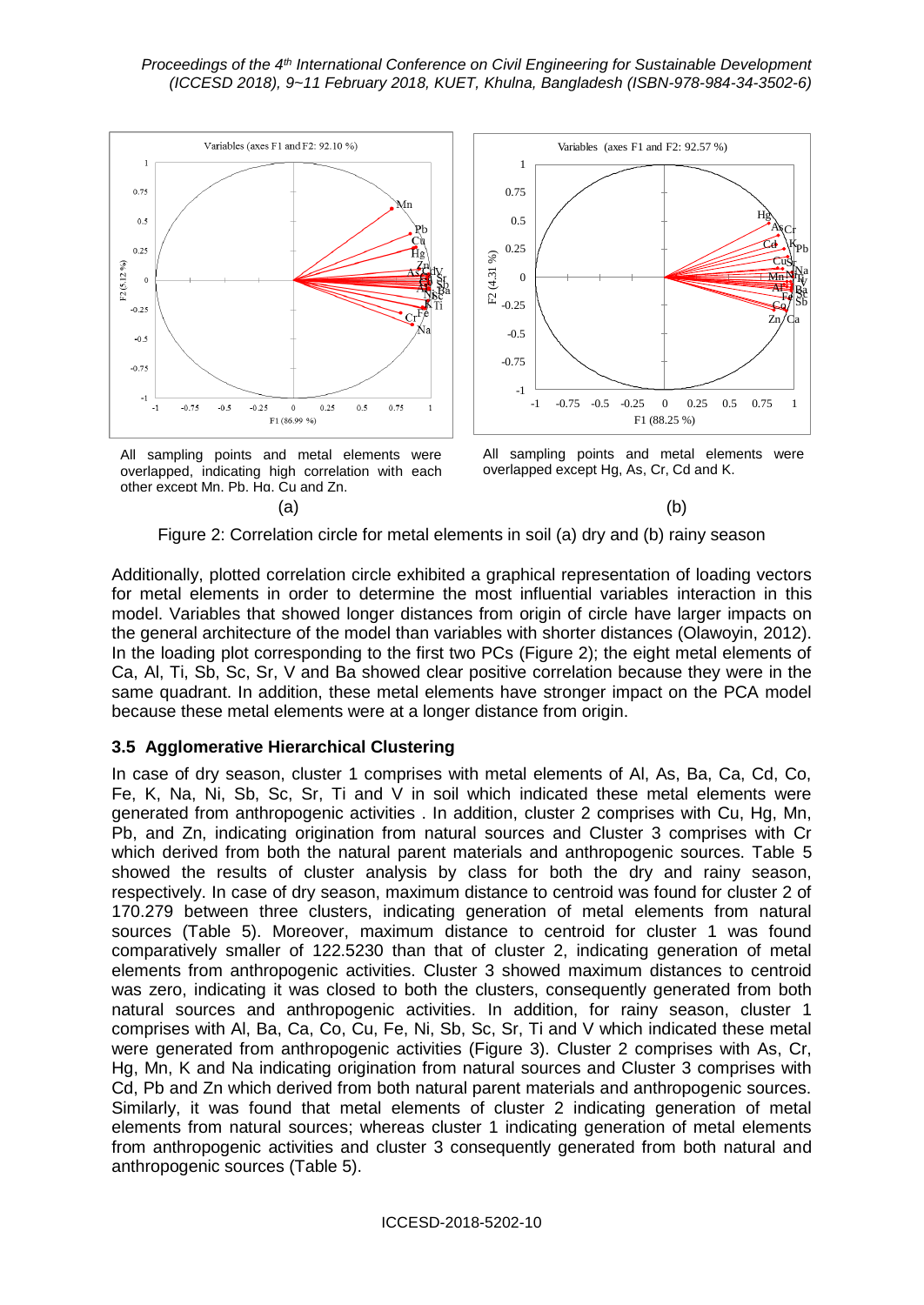| <b>Season</b>                   |                                                                          | Drv        | Rainy  |                                                        |                             |                  |  |
|---------------------------------|--------------------------------------------------------------------------|------------|--------|--------------------------------------------------------|-----------------------------|------------------|--|
| <b>Class</b>                    |                                                                          |            | 3      |                                                        | 3                           |                  |  |
| Objects                         | 15                                                                       | 5          |        | 12                                                     | 6                           | 3                |  |
| Sum of weights                  | 15                                                                       | 5          |        | 12                                                     | 6                           | 3                |  |
| Within-class variance           | 4511.6859                                                                | 18600.6792 | 0.0000 | 3042.8452                                              | 12931.7                     | 4559.68          |  |
| Maximum distance to<br>centroid | 122.5230                                                                 | 170.2796   | 0.0000 | 89.0645                                                | 148.207                     | 64.2498          |  |
| Metal elements                  | Fe, Ni, Cd, As,<br>Co, Na, K, Ca, Zn, Hg<br>Al, Ti, Sb, Sc,<br>Sr, V, Ba | Mn, Cu, Pb | Cr     | Fe, Cu, Ni,<br>Co, Ca, Al,<br>Ti, Sb, Sc,<br>Sr, V, Ba | Mn, Cr,<br>As, Hg,<br>Na, K | Zn.<br>Pb.<br>Cd |  |





Figure 3: Dendrogram for metal elements in soil during (a) dry and (b) rainy season

# **3.6 Spatial distribution of metal elements**

The spatial distribution of metal concentrations is a convenient tool to identify the sources of generation of metal elements as well as contamination hotspots with high metal concentrations in a visual form. The predicted map produced from different interpolation techniques for metal elements provide a field scale contamination of soil by metal elements present in waste disposal site. The predicted map of almost all the metal elements showed almost similar pattern of contamination indicated same sources of generation indicating anthropogenic activities accompanied by particular natural soil materials.



Figure 4: Spatial distribution of Cr in soil using IDW with power of 1- 5.